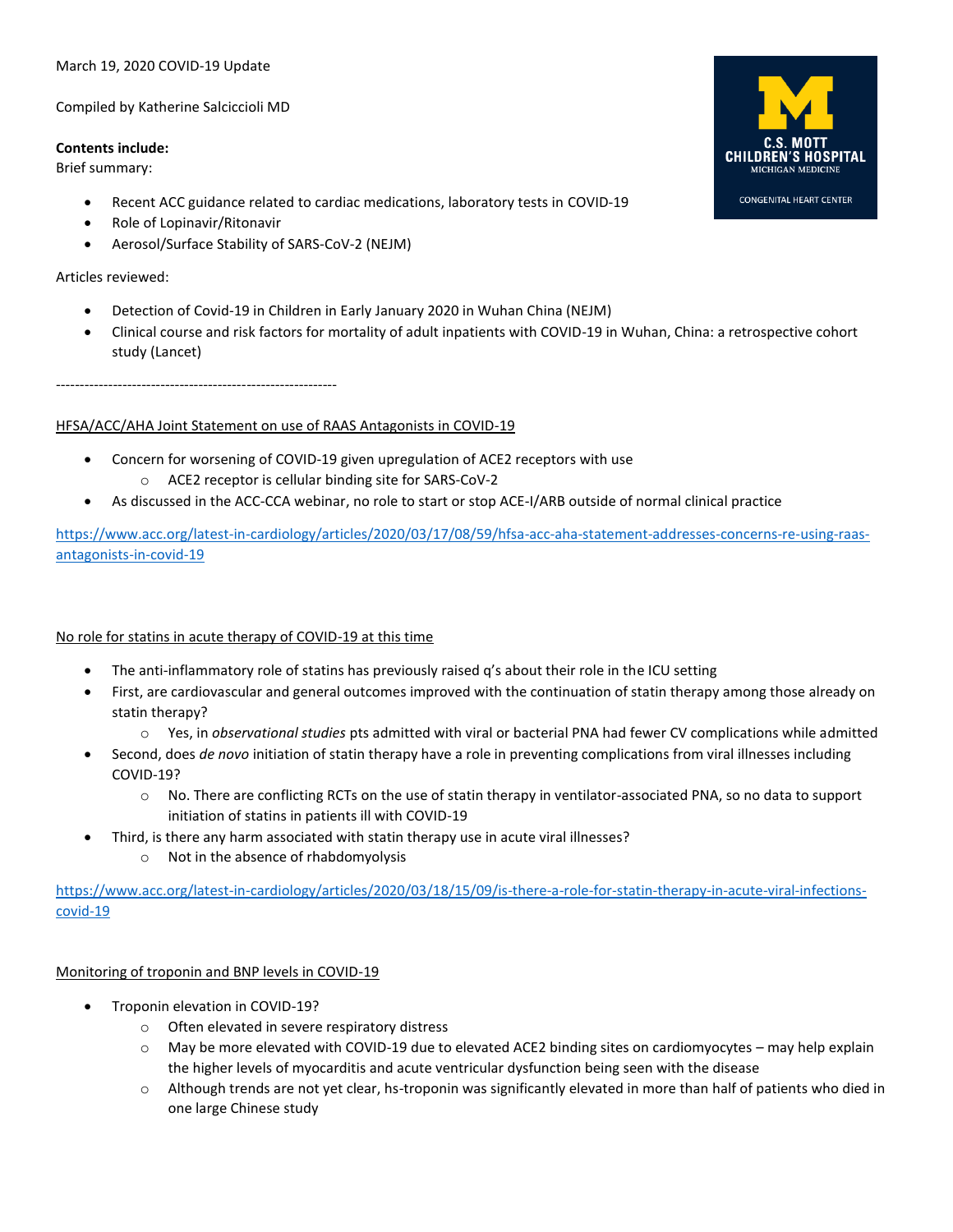- BNP elevation in COVID-19?
	- o Often elevated in states of myocardial stress even in the absence of HF (ie acute respiratory distress)
	- o Often associated with poor outcomes in ARDS
	- o Chinese studies have shown frequently elevated levels with uncertain significance clinical correlation with s/sx of heart failure is warranted
- What should be done when troponin and/or BNP levels are abnormal?
	- o Given the frequent elevation of both tests, ACC recommends only testing when there is clinical concern for acute MI or heart failure
	- o Echo and angiography should be reserved for patients where these procedures would be expected to meaningfully affect their outcome

<https://www.acc.org/latest-in-cardiology/articles/2020/03/18/15/25/troponin-and-bnp-use-in-covid19>

## Role of Lopinavir/Ritonavir (NEJM March 18, 2020)

- Randomized/controlled trial of 199 patients total. No benefit of lopinavir/ritonavir in time to improvement or mortality
- DOI: 10.1056/NEJMoa2001282

### Aerosol/Surface Stability of SARS-CoV-2 (NEJM March 16, 2020)

- Appears to be stable in aerosol up to 3 hours
- Appears to be stable on surfaces up to 72 hours, longer on stainless steel and plastic than cardboard
- DOI: 10.1056/NEJMc2004973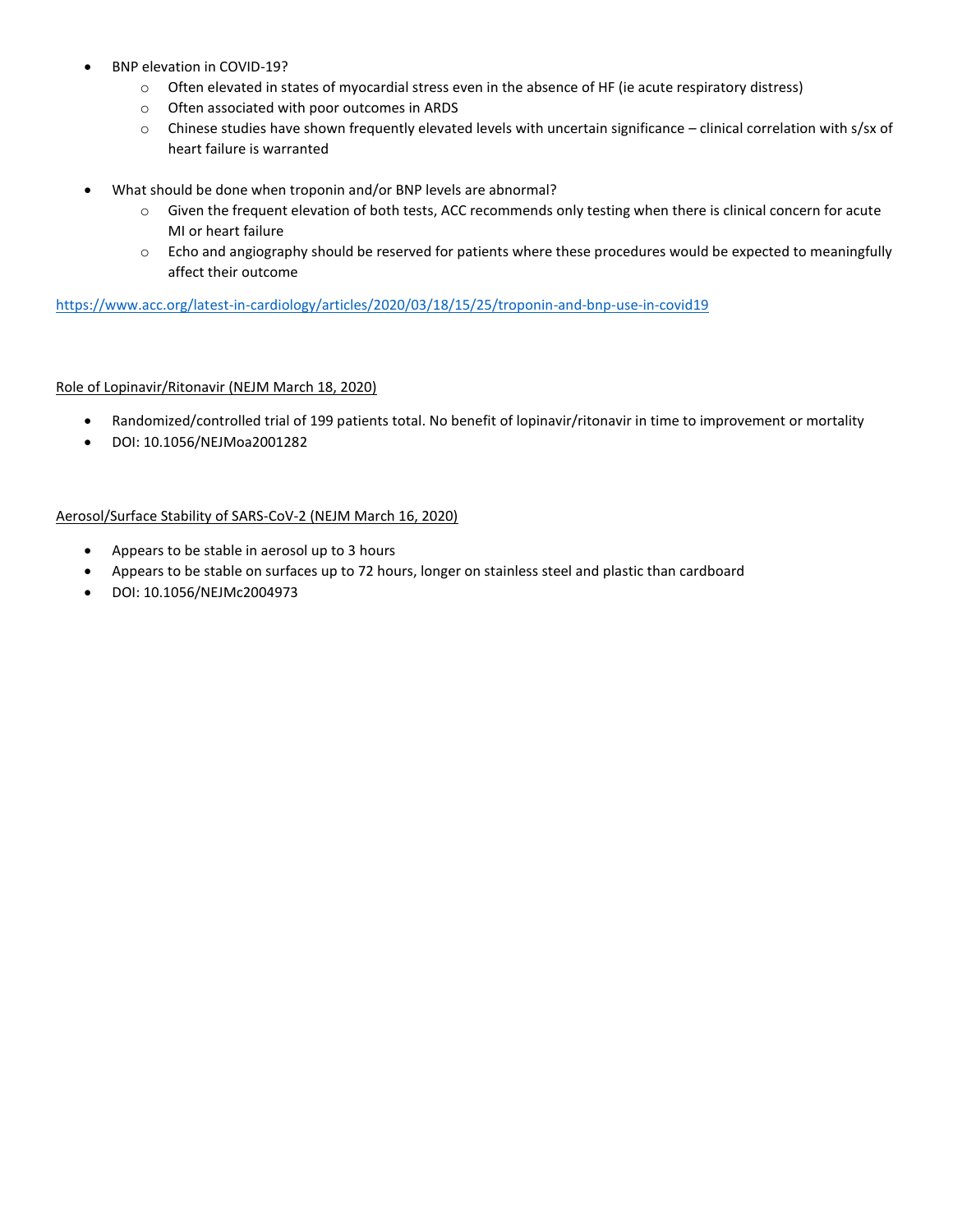| <b>Article Title:</b> | Detection of Covid-19 in Children in Early January 2020 in Wuhan, China                                                                                                         |
|-----------------------|---------------------------------------------------------------------------------------------------------------------------------------------------------------------------------|
| <b>Authors:</b>       | Liu W, Zhang Q, Chen J et al                                                                                                                                                    |
| <b>Full Citation:</b> | Liu W, Zhang Q, Chen J et al. (2020). Detection of Covid-19 in Children in Early January<br>2020 in Wuhan, China. N Engl J Med. Published online 12 March 2020<br>www.NEJM.org. |

#### **Study Question**:

Were children infected early in the Covid-19 epidemic in China? What is the spectrum of illness seen in children infected with Covid-19?

### **Methods**:

Retrospective cohort study of children hospitalized in Wuhan, China for respiratory infections during a one week period (1/7-1/15/20).

# **Results**:

- Of 366 children admitted with respiratory symptoms, 6 (1.6%) were found to have Covid-19
- All children were previously healthy; no families had direct contact with Huanan Seafood Market
- Lymphocyte count was low in all 6 children
- 4/6 had typical viral PNA pattern on chest imaging
- 1/6 required ICU admission
- All treated with antivirals, antibiotics, supportive care
- All patients recovered with mean hospitalization of 7.5 days (range 5-13)

| Table 1. Summary of the Clinical Characteristics of Six Children with Covid-19.* |                                                    |                |                                 |                                 |                                 |                |  |
|----------------------------------------------------------------------------------|----------------------------------------------------|----------------|---------------------------------|---------------------------------|---------------------------------|----------------|--|
| Characteristic                                                                   | Patient 1                                          | Patient 2      | Patient 3                       | Patient 4                       | Patient 5                       | Patient 6      |  |
| Age (yr)                                                                         | 3                                                  | $\overline{7}$ | $\overline{3}$                  | 1                               | $\overline{\mathbf{3}}$         | $\overline{4}$ |  |
| Sex                                                                              | Female                                             | Female         | Female                          | Male                            | Female                          | Male           |  |
| CT findings                                                                      | Patchy ground-<br>glass opacities<br>in both lungs | <b>NA</b>      | Patchy shadows<br>in both lungs | Patchy shadows<br>in both lungs | Patchy shadows<br>in both lungs | Normal         |  |
| <b>Treatments</b>                                                                |                                                    |                |                                 |                                 |                                 |                |  |
| Ribavirin                                                                        | Yes                                                | No             | No                              | No                              | No                              | Yes            |  |
| Oseltamivir                                                                      | Yes                                                | Yes            | Yes                             | Yes                             | Yes                             | Yes            |  |
| Glucocorticoids                                                                  | Yes                                                | No             | Yes                             | Yes                             | Yes                             | No             |  |
| Supplemental oxygen                                                              | Yes                                                | No             | No                              | No                              | No                              | No             |  |
| Intravenous immune globulin                                                      | Yes                                                | <b>No</b>      | No                              | No                              | No                              | No             |  |
| Clinical course                                                                  |                                                    |                |                                 |                                 |                                 |                |  |
| ICU admission                                                                    | Yes                                                | No             | No                              | No                              | No                              | No             |  |
| Duration of fever (days)                                                         | $_{11}$                                            | 3              | $\overline{7}$                  | 6                               | 4                               | 6              |  |
| Duration of hospitalization<br>(days)                                            | 13                                                 | $\overline{7}$ | $\overline{7}$                  | 5                               | 10                              | 8              |  |
| City of residence                                                                | Wuhan                                              | Wuhan          | Huangshi                        | Wuhan                           | Wuhan                           | Wuhan          |  |

### **Conclusions**:

Children were infected with Covid-19 early in the Chinese epidemic. The studied patients were previously healthy and had moderate to severe symptoms, with one requiring ICU care. All recovered.

# **Perspective:**

Overall, this is a small study looking at Covid-19 illness in children who were sick enough to require hospitalization. The Covid-19 patients made up a very small percentage of the children admitted with respiratory symptoms. All 6 children, previously healthy, recovered and survived to hospital discharge. Few details are published as this was a research letter. When taken in context with the *Pediatrics* article reviewed yesterday 3/18/20, this raises questions about how many of the 'suspected' cases truly had Covid-19 and about how the study's findings regarding the entire study population, not just those with proven Covid-19, should be interpreted.

#### **Summary Written by:**

Katherine B. Salciccoli MD

**Topic Areas:** Pediatrics, COVID-19